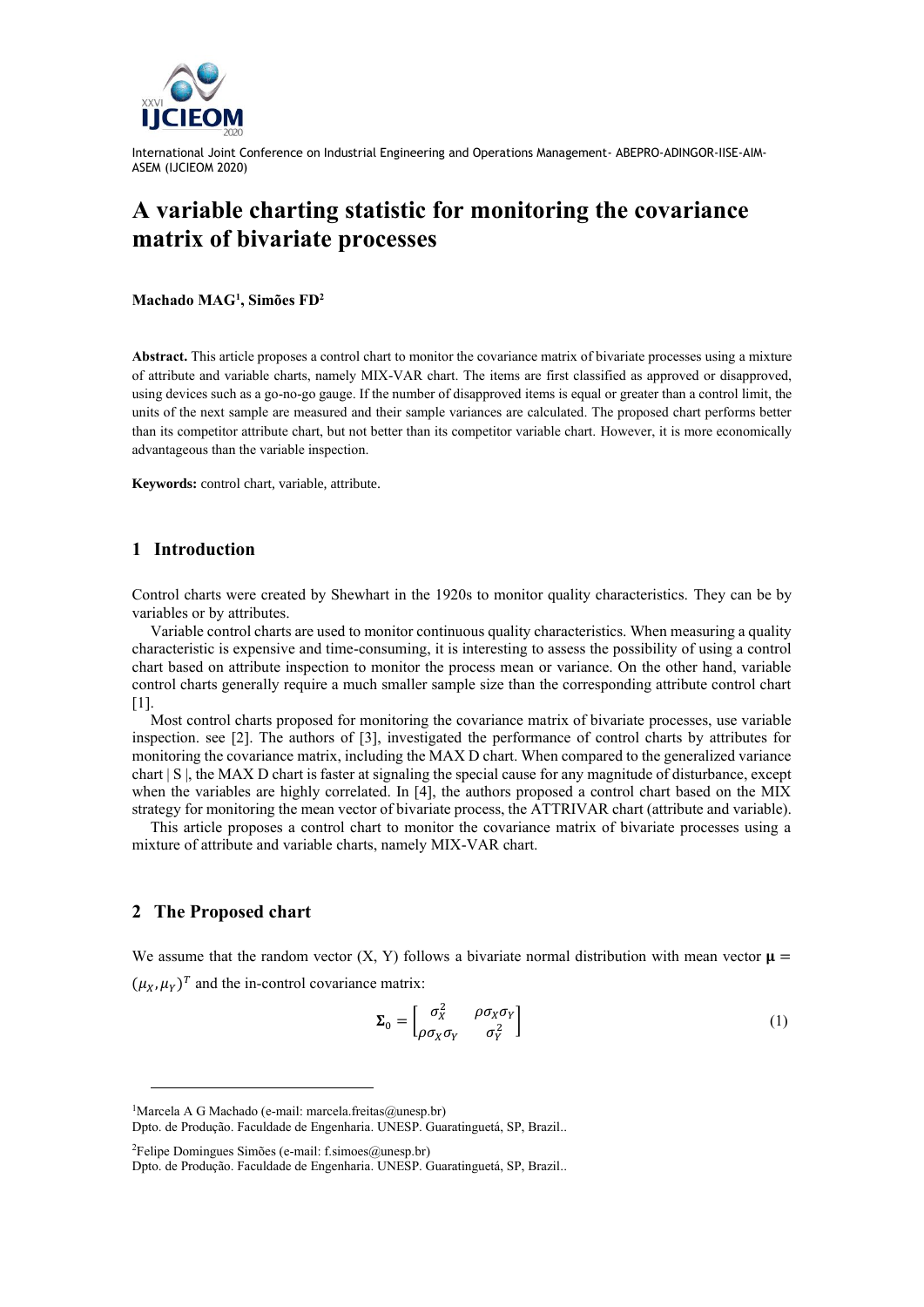

The assignable cause increases the variance of the quality characteristic *X* and/or the variance of the quality characteristic *Y*, without changing the correlation  $\rho$  and the mean vector  $\mu = (\mu_X, \mu_Y)^T$ . When the process is out of control the covariance matrix is:

$$
\Sigma_1 = \begin{bmatrix} a_1^2 \sigma_X^2 & \rho a_1 a_2 \sigma_X \sigma_Y \\ \rho a_1 a_2 \sigma_X \sigma_Y & a_2^2 \sigma_Y^2 \end{bmatrix} \tag{2}
$$

The constants  $a_1$ ,  $a_2$  denote the shift sizes respectively for the standard deviations  $\sigma_X$  and  $\sigma_Y$ .

At each inspection, a sample of size  $n$  must be available. The sample units are submitted to go/no-go gauge tests. The statistic plotted in the Max D chart is D= max  $(D_x, D_y)$ . being  $D_x (D_y)$ , the number of disapproved items with respect to the  $X(Y)$  quality characteristic. If  $D$  is lower than the control limit  $CL_D$ , the process is declared to be in-control; otherwise, the *X* and *Y* quality characteristics of the next sample are measured, and the *X* and *Y* observations are used to obtain the *V* value, where *V* is the maximum of two sample variances. The process is declared to be out of control (in control) when the *V* point is plotted above (below) the control limit.

## **3 The Performance of the Proposed Chart**

In this section the performance of the proposed control chart is presented. To study the performance, we use the Average Run Length, *ARL*. The *ARL* measures the speed with which the control chart signals. In this paper, the value of the in control *ARL*=370.4. Table 1 presents the ARLs for the proposed chart with  $\rho$ =0.0; 0.3 and 0.5 ( $n=5$ ,  $CL_D$ =0.5). The percentage %Vmax is the in-control rate with which the *X*, *Y* quality characteristics of the sample items are measured. It is relevant to annotate that  $ARL<sub>0</sub>$  of 370 is not reached with  $\rho > 0.5$  and %Vmax=33.3%.

| $a_1$ | $a_2$ | $\theta$ | 0.3  | 0.5  |
|-------|-------|----------|------|------|
| 1     | 1.25  | 37.2     | 39.9 | 40.3 |
| 1     | 1.5   | 10.6     | 9.69 | 9.53 |
| 1     | 1.75  | 4.17     | 4.35 | 4.26 |
|       | 2.0   | 2.61     | 2.65 | 2.71 |
| 1.25  | 1.25  | 31.4     | 32.2 | 31.5 |
| 1.25  | 1.5   | 10.6     | 10.8 | 10.8 |
| 1.25  | 1.75  | 4.75     | 4.87 | 4.70 |
| 1.25  | 2.0   | 2.83     | 2.90 | 2.82 |
| 1.5   | 1.5   | 7.35     | 7.62 | 7.96 |
| 1.5   | 1.75  | 4.31     | 4.33 | 4.47 |
| 1.5   | 2.0   | 2.71     | 2.81 | 2.82 |
| 1.75  | 1.75  | 3.25     | 3.32 | 3.49 |
| 1.75  | 2.0   | 2.36     | 2.45 | 2.55 |
| 2.0   | 2.0   | 1.96     | 2.02 | 2.08 |

**Table 1** The ARLs of the MIX-VAR charts (%Vmax=33.3%)

From Table 1, we observe that the ARL usually increases with  $\rho$ , except when  $a_1 = 1.25$ . In this case, the chart's performance is worse when  $\rho = 0.3$ .

Table 2 presents the ARLs for the proposed chart varying the %Vmax  $(n=5, CL_D=0.5)$ .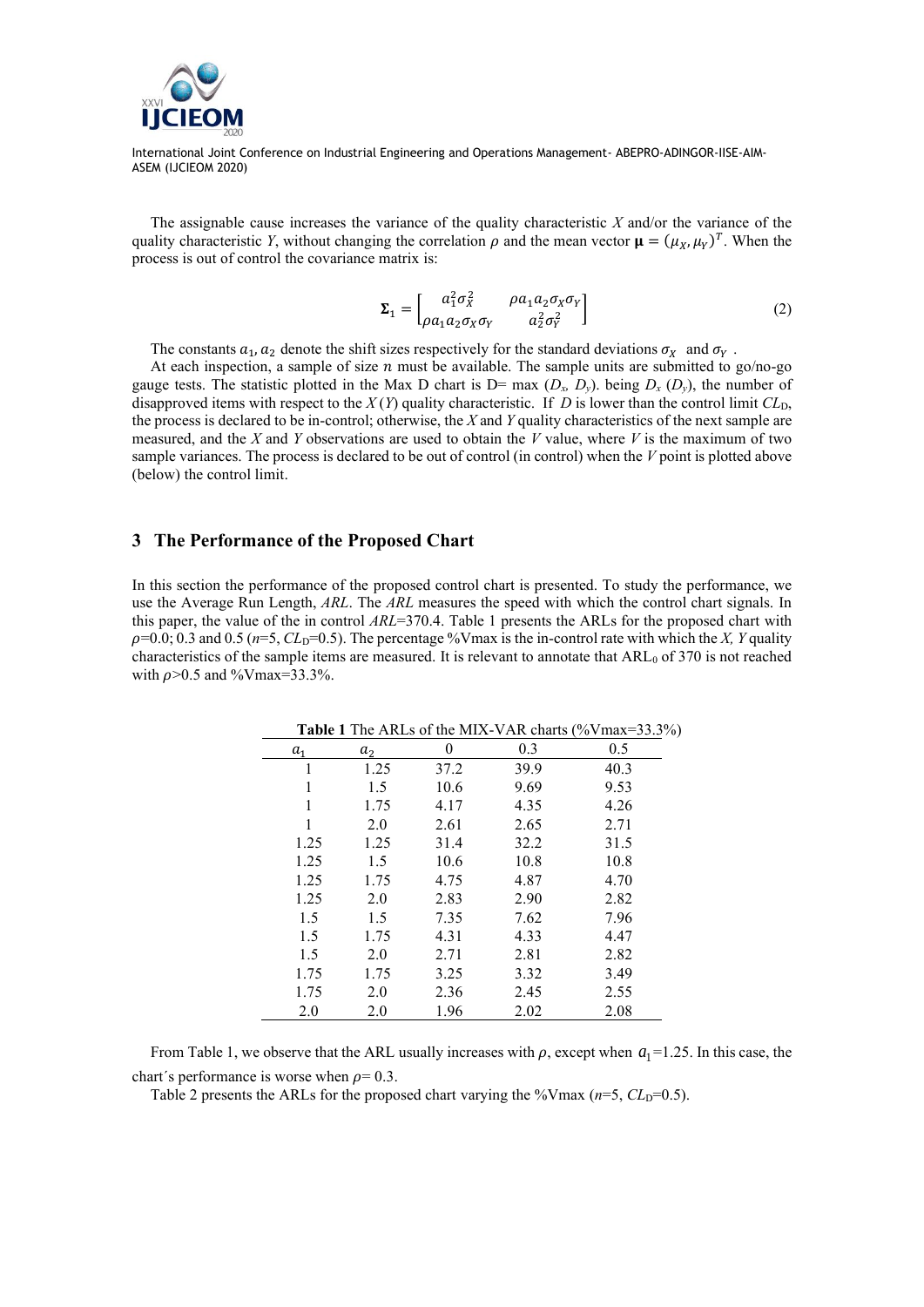

|         |                |      | <b>Table 2</b> The ARLs of the MIX-VAR charts |      |
|---------|----------------|------|-----------------------------------------------|------|
| $a_{1}$ | a <sub>2</sub> | 66%  | 33%                                           | 15%  |
|         | 1.25           | 37.7 | 37.2                                          | 47.8 |
| 1       | 1.5            | 9.00 | 9.23                                          | 10.4 |
| 1       | 1.75           | 4.10 | 4.17                                          | 4.65 |
| 1       | 2.0            | 2.50 | 2.61                                          | 2.91 |
| 1.25    | 1.25           | 23.5 | 31.4                                          | 45.3 |
| 1.25    | 1.5            | 8.66 | 10.6                                          | 13.5 |
| 1.25    | 1.75           | 4.15 | 4.75                                          | 5.54 |
| 1.25    | 2.0            | 2.52 | 2.83                                          | 3.21 |
| 1.5     | 1.5            | 5.64 | 7.35                                          | 10.6 |
| 1.5     | 1.75           | 3.38 | 4.31                                          | 5.62 |
| 1.5     | 2.0            | 2.34 | 2.71                                          | 3.39 |
| 1.75    | 1.75           | 2.55 | 3.25                                          | 4.33 |
| 1.75    | 2.0            | 1.97 | 2.36                                          | 3.01 |
| 2.0     | 2.0            | 1.66 | 1.96                                          | 2.46 |

The chart is always faster to signal for higher levels of the in-control rate with which the *X, Y* quality characteristics of the sample items are measured.

Table 3 was built to compare the current proposal with the main competitors ( $n=5$ ,  $CL_D=0.5$ ,  $\rho=0$  and %Vmax=33.3%).

| $a_{1}$ | a <sub>2</sub> | Max D | Vmax | <b>MIX-VAR</b> |
|---------|----------------|-------|------|----------------|
| 1       | 1.25           | 52.8  | 35.9 | 37.2           |
| 1       | 1.5            | 13.7  | 8.46 | 10.6           |
| 1       | 1.75           | 6.03  | 3.79 | 4.17           |
| 1       | 2.0            | 3.57  | 2.37 | 2.61           |
| 1.25    | 1.25           | 28.6  | 19.1 | 31.4           |
| 1.25    | 1.5            | 11.4  | 7.12 | 10.6           |
| 1.25    | 1.75           | 5.57  | 3.54 | 4.75           |
| 1.25    | 2.0            | 3.43  | 2.29 | 2.83           |
| 1.5     | 1.5            | 7.24  | 4.54 | 7.35           |
| 1.5     | 1.75           | 4.45  | 2.86 | 4.31           |
| 1.5     | 2.0            | 3.03  | 2.04 | 2.71           |
| 1.75    | 1.75           | 3.31  | 2.19 | 3.25           |
| 1.75    | 2.0            | 2.51  | 1.74 | 2.36           |
| 2.0     | 2.0            | 2.08  | 1.5  | 1.96           |

**Table 3** The ARLs of the Max D, Vmax and MIX-VAR charts  $(\rho=0)$ 

The proposed chart performs better than the MAXD chart, but not better than the Vmax chart. However, it is more economically advantageous than the variable inspection.

Let us assume that the costs  $c_1$  and  $c_2$  with  $(c_1 < c_2)$  are respectively the cost to evaluate a unit by attribute and variable inspection. Thus the average sampling cost (ASC) for the control charts of Table 3 are respectively

$$
ASC_{Max\ D} = nc_1; ASC_{Vmax} = nc_2; ASC_{MIX-VAR} = nc_1(1 - p_2) + nc_2p_2; \tag{3}
$$

being  $p_2$ =%Vmax. Expressing  $c_2 = kc_1$ , where  $k > 1$  is a constant and substituting in (3), they result